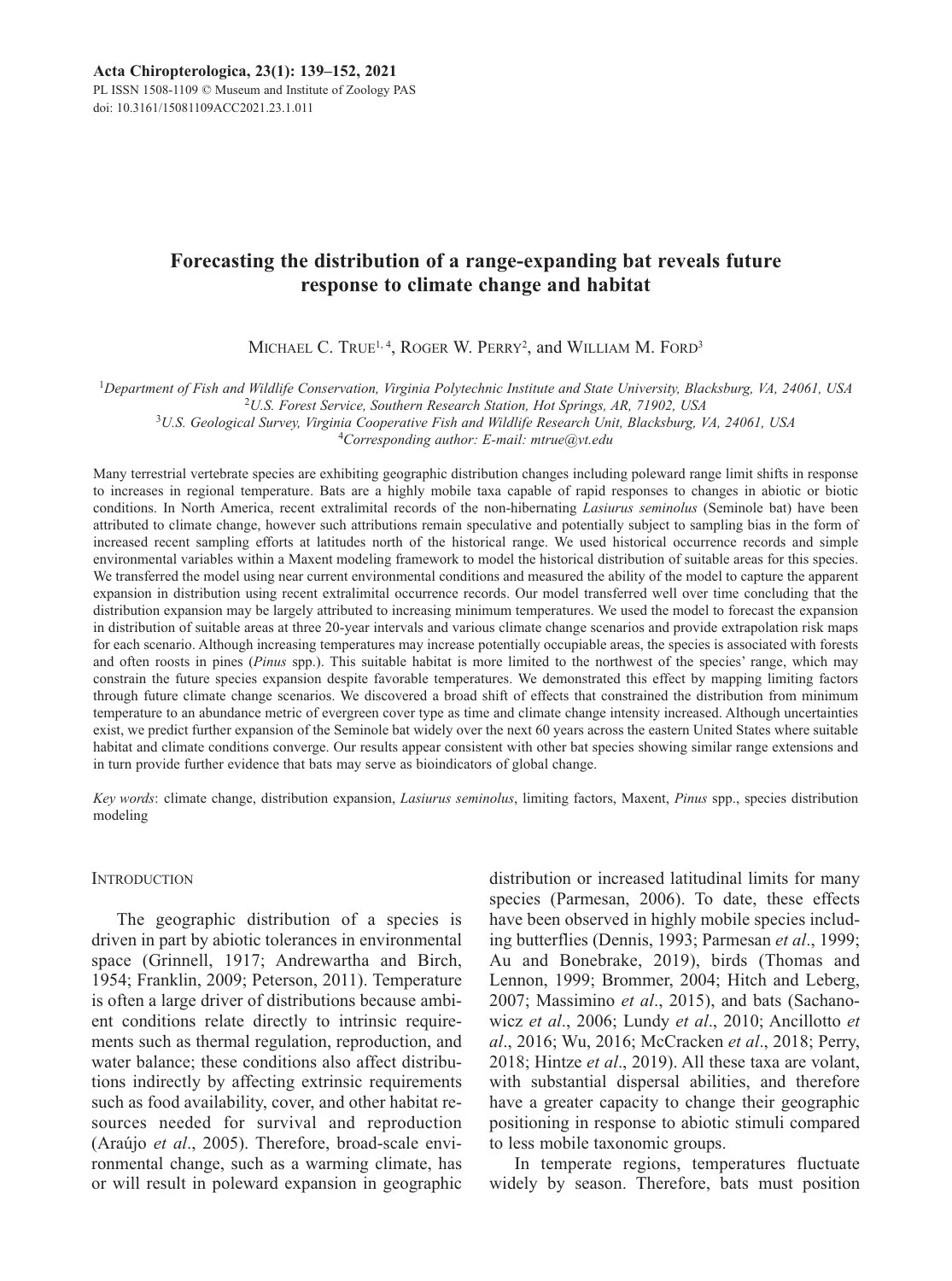themselves in thermally suitable regions for reproductive and energetic demands (Lyman, 1970). To account for decreased temperatures in the winter months, bats either hibernate or migrate, depending on the species (Fleming, 2019). For non-hibernating bats, increased temperatures earlier in the spring may result in early migration, increased foraging opportunities, and a longer period to establish maternity sites (Sherwin *et al*., 2012). These effects, plus their ability to fly long distances, may result in poleward expansion of temperate bats in response to increasing annual temperatures if other necessary resources are available (Sherwin *et al*., 2012).

In North America, bats have received unprecedented attention in response to the introduction of *Pseudogymnoascus destructans* (Pd), the fungal agent that causes White Nose Syndrome (WNS — Lorch *et al*., 2011). This disease is responsible for the population collapse of some cave-hibernating species (Frick *et al*., 2015). WNS has led to increased bat survey and conservation efforts in the eastern United States and has highlighted current biogeographic trends for both impacted and non-impacted bat species. For example, numerous extralimital records of *Tadarida brasiliensis* (Brazilian free-tailed bat — Genoways et al., 2000; Ommundsen *et al*., 2017; McCracken *et al*., 2018), and *Lasiurus seminolus* (Seminole bat — Mcallister *et al*., 2004; Lacki *et al*., 2014; Perry, 2018) have been observed. However, attributing apparent expansions in range for species and communities based solely on climate change may be misleading because other factors may be contributory (Abrams and Nowacki, 2015, 2019; Razgour *et al*., 2016). For bats, habitat factors (Ford *et al*., 2005; Carter, 2006; Lundy *et al*., 2010; Razgour *et al*., 2016) or niche vacancies as a result of WNS (Jachowski *et al*., 2014) that are not necessarily tied to climate per se can shape local and regional distribution patterns. Also, temporally biased detection may suggest apparent range expansion when the species already occurred in extralimital localities but previously went undetected (Razgour *et al*., 2016).

Our study expands upon Perry (2018), who initially investigated the range expansion of *L. seminolus*. County-level occurrence records indicated a range limit shift approximately 500 km northward and 200 km westward during the past 50 years. Although useful for informing managers about *L. seminolus* detections in previously unknown localities, primary drivers of this expansion and their mechanisms and patterns remain speculative. Additionally, limiting the occupiable regions based solely on localities where the species is detected may fail to reveal the full extent of their current and future occupancy. Recent *L. seminolus* captures by the authors along the mid-Atlantic Coast may provide support for northward expansion into localities not documented previously in Perry (2018). Herein, we used county-level occurrence records, with dates predating consistent regional warming trends to model the historical distribution of *L. seminolus* to understand drivers (such as climate and landscape) using a species distribution model (Franklin, 2009; Peterson, 2011). Then, we transferred the model into near-current conditions to validate recent expansions in distribution and attributed these expansions to changes in model variable values. We then forecasted the distribution of suitable areas for *L. seminolus* in future 20-year intervals under a range of climate and landscape change scenarios. We hypothesized that 1) the distribution (and recent expansion in distribution) of *L. seminolus* would be mediated both by minimum temperatures and presence of pine forest cover, and that 2) the future potential distribution will expand in a manner consistent with changes in these environmental factors.

### MATERIALS AND METHODS

### *Occurrence Data*

To model the distribution of *L. seminolus*, we used the widely applied maximum entropy form of species distribution modeling (Maxent — Phillips *et al*., 2006). Maxent requires 'presence-only' data as occurrence points and then generates a random selection or user-based selection of 'background' points as absence points (referred sometimes as 'pseudoabsences' — Elith *et al*., 2011; Merow *et al*., 2013). To populate the model, we obtained all *L. seminolus* occurrence records that appear in Perry (2018). These records were based on visual identification to species such that the species was either captured (via mist-netting), existed in a museum collection or, rarely, recorded as a carcass (e.g., at a telecommunication tower). The records were obtained via 33 museums, 19 individuals and organizations, and 38 publications (Supplementary Data SD1–3 in Perry [2018]). We also obtained georeferenced records from the Global Biodiversity Information Facility (GBIF, see www.GBIF.org, accessed 11 May 2020) from the years 1935 to 2019, additional capture data from a state wildlife agency from 2006 to 2019, and mist-net captures by the authors in 2019. Most records were referenced by year, month, and United States county only. Therefore, throughout, we used the county averages of each variable as our level of resolution for model building, testing, and projection. We recognize the reduc ed precision and overfitting risk by using models at this resolution; however, Collins *et al*. (2017) demonstrated that counties in the eastern United States are generally small and homogenous with respect to physiographic province/ecological type and overfitting effects therefore are limited, particularly when the sample size of occurrence records are large (i.e.  $n > 100$ ).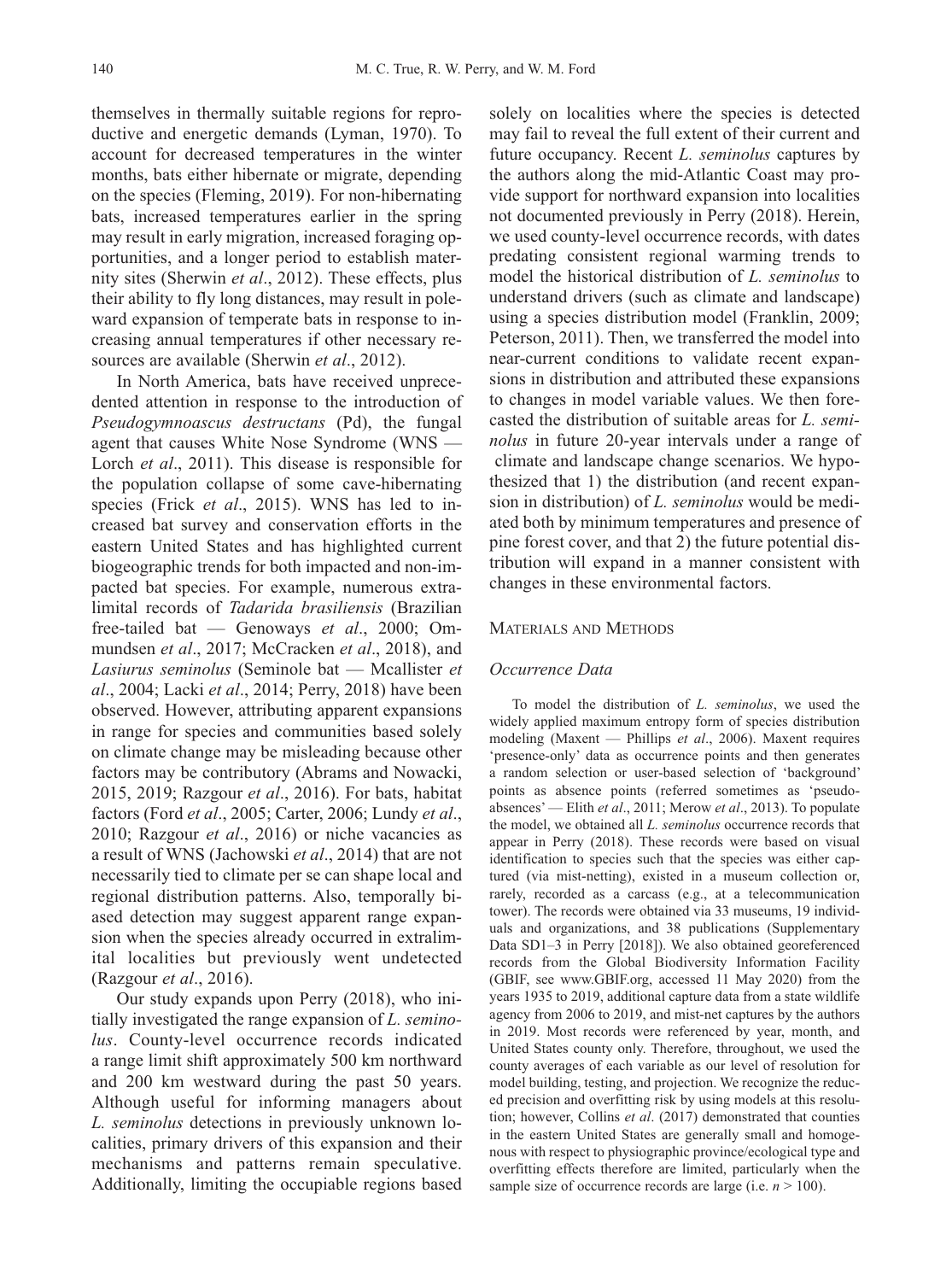We filtered *L. seminolus* occurrence records into two temporal groups for use in model calibration and independent temporal transferability testing. Temporal transferability testing refers to measuring the accuracy of a model calibrated using historical data in estimating the species distribution in a different time period (Randin *et al*., 2006; Huang *et al*., 2016). We selected 1935 through 1984 (50 years) and 2000 through 2019 (20 years) as historical and recent periods, respectively. We chose these periods because 1) county records predating 1935 are almost entirely accounted for in our historical period; 2) reducing the time range better reflects the climate and habitat conditions experienced by *L. seminolus*; 3) number of unique county records in each time step is approximately equal  $(n = 121$  and  $n = 133$ , respectively) and 4) the end of 1984 is when regional annual temperatures began to deviate from normal in the southeastern region of the United States (National Oceanic and Atmospheric Administration, https://www.ncdc.noaa.gov/cag/regional/timeseries). The 2000 through 2019 period served as an appropriate interval for the recent group because future projections from the 6th phase of the Coupled Model Intercomparison Project (CMIP6 — Eyring *et al*. 2016) accessed through WorldClim (WorldClim ver. 2.1 — see worldclim.org, accessed 23 May, 2020) are on a 20-year scale (2021–2040, 2041–2060, 2061– 2080).

Perry (2018) noted a small number of 'outlier' records of *L. seminolus* at localities well beyond the geographic range. These records were recorded exclusively during the autumnal season (August through November) and are assumed vagrant individuals (i.e., through migration or juvenile dispersal) and therefore non-residents for the active season (April through November). As such, these localities do not provide indication of the environments experienced by the species throughout the entire active season and therefore we did not include in our modeling of the active-season distribution. However, as shown in range maps by Perry (2018), some outlier records do occur just beyond the range limit of the species and could be an indication of range shift. Therefore, we chose a cutoff of 150 km beyond the edge of range maps in Perry (2018) for excluding these records in our models. This resulted in the exclusion of two county records (Thompson Co., NY and Lancaster Co., PA) in the 1935–1984 period and three county records (Milwaukee Co., WI, Val Verde Co., TX, and Kiowa Co., OK) in the 2000– 2019 period (Fig. 1). An additional record (Fayette Co., KY) was not included as the bat carcass was found in a parking garage which may suggest vehicular transport.

### *Climatic and Landscape Variables*

We selected seven landscape and climatic variables to model *L. seminolus* distribution (Table 1). We obtained historical (1935–1984) and recent (2000–2019) climatic variables that consisted of monthly gridded (4-km) variables of minimum temperature (°C), maximum temperature (°C), mean temperature (°C), and precipitation (mm) from the PRISM Climate Group (prism.oregonstate.edu, accessed 21 May 2020) using the R (R Core Team, 2019) package 'prism' (Hart and Bell, 2015). We obtained modelled future projections of the same variables from all available climate modeling groups contributing to CMIP6 (Table 1 and Supplementary Appendix S1) that are available through WorldClim (worldclim.org, accessed 23 May, 2020). We downloaded these gridded (0.5-minute) variables for the time periods 2021–2040, 2041–2060, and 2061–2080 from Shared Socio-economic Pathways (SSPs — Table 2) of 2, 3, and 5 (O'Neill *et al*., 2014). These pathways were paired with Representative Concentration Pathways (RCPs — Table 2) of greenhouse gases of 4.5, 7.0, and 8.5 W/m2 radiative force, respectively (van Vuuren *et al*., 2011). These SSP scenarios



FIG. 1. Geographic distribution of county-level suitability indices for *L. seminolus* in the periods 1935–1984 and 2000–2019. Maps indicate binned suitability indices (0–3) calculated using sensitivity thresholds of the temporally independent 2000–2019 group. Open circles indicate U.S. county centroids of county-level occurrence records in each time period. Red open circles indicate outlier records described in text and in Perry (2018), which were not included in the modelling process, whereas black open circles indicate occurrence records documented either in the known geographic range (Perry, 2018) or during the summer maternity period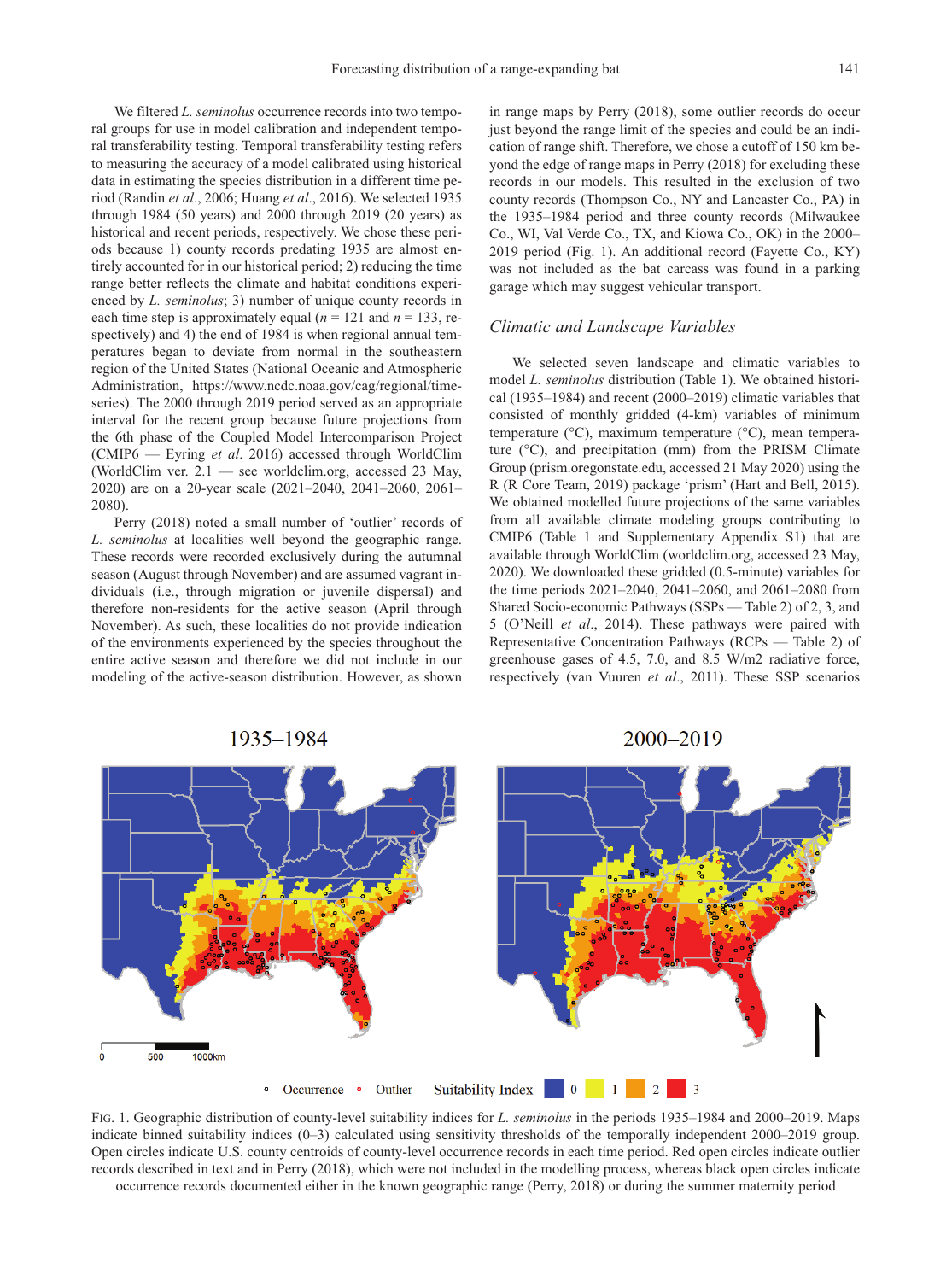|                                                 |                                                                                                                           |             |                                            |                                            | Period & Data source                                |  |
|-------------------------------------------------|---------------------------------------------------------------------------------------------------------------------------|-------------|--------------------------------------------|--------------------------------------------|-----------------------------------------------------|--|
| Variable                                        | Description                                                                                                               | Resolution  | 1935-1984                                  | $2000 - 2019$                              | $2021 - 2040$ ,<br>$2041 - 2060$ ,<br>$2061 - 2080$ |  |
| Temperature maximum <sup>1</sup>                | Average maximum temperature $(Co)$ averaged U.S. county<br>over the active season (April–November) and<br>over the period |             | <b>PRISM</b>                               | <b>PRISM</b>                               | CMIP <sub>6</sub><br><b>GCMs</b><br>(WorldClim)     |  |
| Temperature minimum <sup>1, 2</sup>             | Average minimum temperature $(Co)$ averaged U.S. county<br>over the active season (April–November)<br>and over the period |             | <b>PRISM</b>                               | <b>PRISM</b>                               | CMIP <sub>6</sub><br>GCMs<br>(WorldClim)            |  |
| Temperature mean <sup>1</sup>                   | Average temperature $(C^{\circ})$ averaged over the<br>active season (April–November) and over the<br>period              | U.S. county | PRISM                                      | PRISM                                      | CMIP <sub>6</sub><br><b>GCMs</b><br>(WorldClim)     |  |
| Precipitation $(mm)^{1,2}$                      | Average precipitation (mm) averaged over the U.S. county<br>active season (April–November) and over the<br>period         |             | <b>PRISM</b>                               | <b>PRISM</b>                               | CMIP <sub>6</sub><br><b>GCMs</b><br>(WorldClim)     |  |
| Proportion of year<br>$>4^{\circ}$ C1           | Average proportion of year $> 4^{\circ}$ C through<br>period                                                              | U.S. county | PRISM                                      | PRISM                                      | CMIP <sub>6</sub><br><b>GCMs</b><br>(WorldClim)     |  |
| Seasonality <sup>1, 2</sup>                     | Standard deviation of monthly mean<br>temperatures over period                                                            | U.S. county | PRISM                                      | <b>PRISM</b>                               | CMIP <sub>6</sub><br>GCMs<br>(WorldClim)            |  |
| Mixed/Evergreen<br>forest cover <sup>1, 2</sup> | Percent county coverage of evergreen or<br>mixed evergreen and deciduous forest                                           | U.S. county | <b>USGS</b><br><b>CONUS</b><br>Backcasting | <b>USGS</b><br><b>CONUS</b><br><b>NLCD</b> | <b>USGS</b><br><b>CONUS</b><br>Future               |  |

TABLE 1. Descriptions of variables used in *L. seminolus* distribution modeling, 1935–1984 and 2000–2019. Variable values were averaged within United States counties. Data sources are listed by variable and period and described in detail in text

 $-$  Variables used in set 1  $-$  all created or available variables;

 $2$  — Variables used in set 2 — variables remaining after removal of highly correlated variables (Pearson's correlation coefficient < 0.85)

(which are paired with RCPs — Table 2) are modelled simulations that result in varying global temperature increases by 2100 (SSP 2 [RCP 4.5] = 3.8–4.2°C, SSP 3 [RCP 7.0] = 3.9–4.6°C, SSP 5 [RCP 8.5] = 4.7–5.1°C — Table 2; O'Neill *et al*., 2014). We chose SSP 2 (RCP 4.5), SSP 3 (RCP 7.0), and SSP 5 (RCP 8.5) as they consisted of three of the four available scenarios through WorldClim. We did not include SSP 1 (RCP 2.6) as this scenario involves a global consensus toward sustainability and green energy; therefore, it suggests a relatively minimal temperature increase. As such, we were more interested in scenarios with greater temperature anomalies that are similar to or exceed the current global trends.

For each period and SSP, we averaged all above climatic variables across climate model outputs, then averaged each climatic variable over months that *L. seminolus* are most active across their entire distribution (April through November — Perry, 2018). To account for seasonal effects on the distribution (Lundy *et al*, 2010), we created a seasonality variable calculated as the standard deviation of temperature means for each period and averaged for each county. We also created a potentially relevant variable that calculated the annual proportion of time whereby temperatures are above 4°C because *L. seminolus* are most active above that temperature threshold (Hein *et al*., 2008).

*Lasiurus seminolus* actively select large overstory *Pinus* spp. (pines) as day-roosts throughout their distribution (Menzel *et al*., 1998, 1999, 2000; Hein *et al*., 2005, 2008; Perry and Thill, 2007; Perry, 2018). To account for this in the modelling process, we retrieved past (Sohl *et al*., 2016), recent (Yang *et al*., 2018), and future projections (Sohl *et al*., 2014) of contiguous United States land use and land cover (LULC) data that included *Pinus* spp. coverage from the United States Geological Survey (USGS, https://www.usgs.gov/land-resources/eros/lulc/ data-tools, accessed 24 May, 2020), selecting the years 1960, 2008, 2030, 2050, and 2070 as closest available median years for each period. Because modeled future landcover scenarios (Sohl *et al*., 2014) use the now obsolete IPCC climate change scenarios (Nakićenović *et al*., 2000), we used similar carbon emission and warming scenarios A2, B2, and B1 in LULC model forecasts (Sohl *et al*., 2014) as analogs to SSP 2 (RCP 4.5), SSP 3 (RCP 7.0), and SSP 5 (RCP 8.5), respectively (see O'Neill *et al*. (2014) and van Vuuren *et al*. (2011) for full descriptions]. For all LULC datasets covering each period, we converted LULC cover data to a binary format such that cells containing mixed deciduous-evergreen or evergreen forest as a surrogate for *Pinus* spp. cover with values equal one and all else equal zero. We averaged these binary raster layers over United States county boundaries effectively created a coarse metric of potential roost availability in the form of percent coverage of mixed or evergreen forest cover type at the county grain.

### *Maxent Modeling*

A critical decision component with Maxent is defining the geographical extent used to extract background points, with the assumption that all background points are accessible to the species in question (Elith *et al*., 2011). We considered aberrant outlier records (Perry, 2018) as indicators of *L. seminolus* dispersal ability. Therefore, we cropped all input raster data two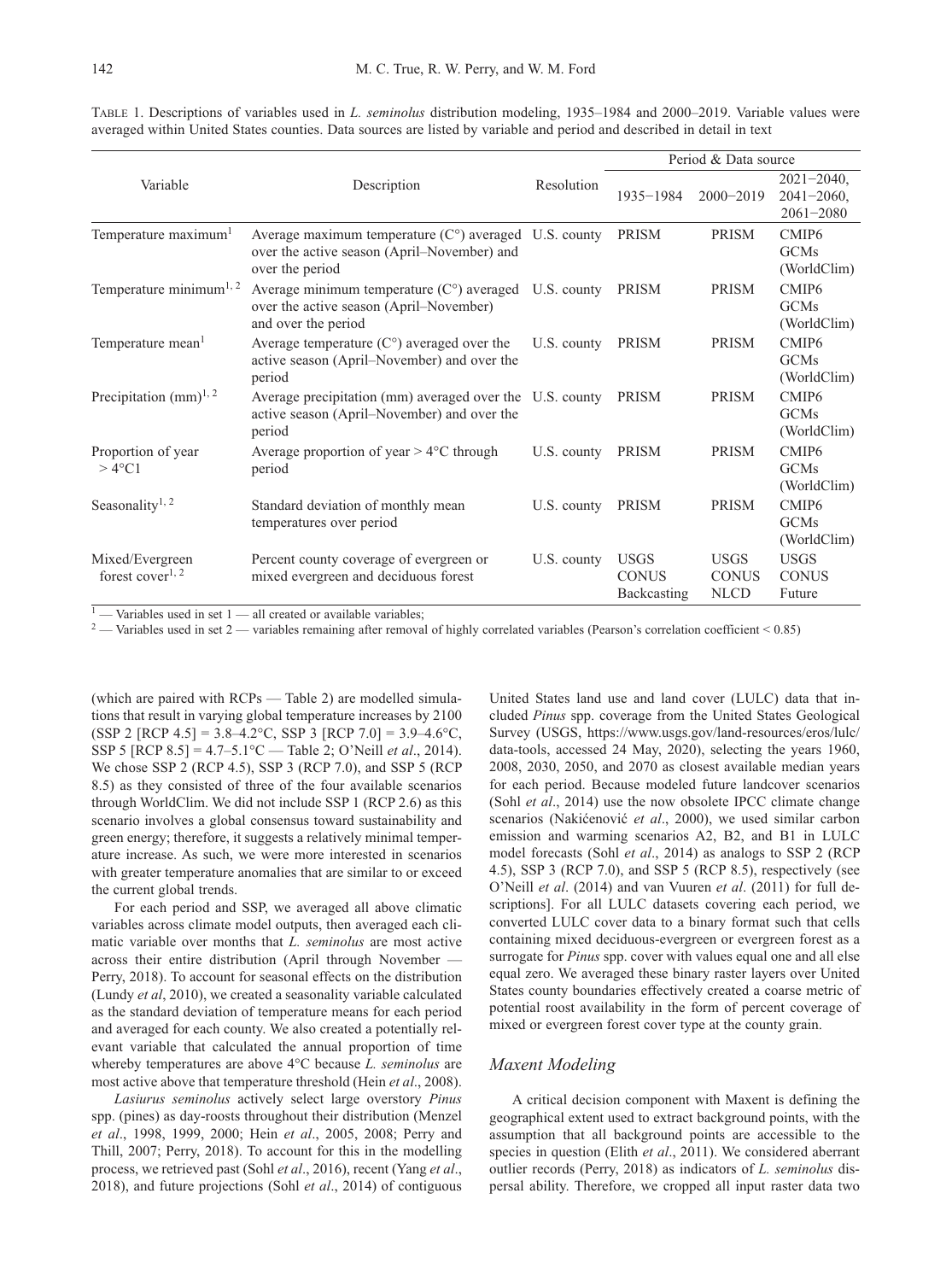TABLE 2. Names, and descriptions of climate change related terms used in *L. seminolus* distribution modeling

| Term       | Full name                                        | Description                                                                                                                                                                                                                                                                                                                                                                                                                                                                | Source                          |
|------------|--------------------------------------------------|----------------------------------------------------------------------------------------------------------------------------------------------------------------------------------------------------------------------------------------------------------------------------------------------------------------------------------------------------------------------------------------------------------------------------------------------------------------------------|---------------------------------|
|            | CMIP Coupled Model<br>Intercomparison<br>Project | Headed by the World Climate Research Program, CMIP is an<br>international collaboration of $30+$ groups each providing climate<br>models under future economic, socio-political, and greenhouse<br>gas emissions scenarios for use in collaboration. CMIP6 is the most<br>recent phase of the project in which climate is forecasted into the<br>future under certain pairings of shared socioeconomic pathways<br>(SSPs) and Representative Concentration Pathways (RCPs) | Eyring <i>et al.</i> $(2016)$   |
| <b>SSP</b> | Shared Socio-economic<br>Pathway                 | SSPs are integrated scenarios that incorporate both climate change<br>and policy decisions across the globe. Various designations of SSPs<br>$(1-5)$ describe the level of socio-economic challenges for adaptation<br>to and mitigation of climate change. In this paper, we use SSP-2,<br>SSP-4, and SSP-5 which are paired with the RCPs below for our<br>future outputs                                                                                                | O'Neill <i>et al.</i> (2014)    |
| <b>RCP</b> | Representative<br>Concentration Pathway          | RCPs are pathways that describe radiative forcing ( <i>i.e.</i> the difference<br>in solar irradiance absorbed and radiated by Earth) projected to occur<br>by 2100. Four pathways are commonly used in climate modeling and<br>incorporated in CMIP6 $-$ 2.6, 4.5, 7.0, and 8.5 W/m2. In this<br>paper we use RCP 4.5, RCP 7.0, and RCP 8.5 which are paired<br>with the SSPs above for our future outputs                                                                | van Vuuren <i>et al.</i> (2011) |

degrees beyond the minimum and maximum occurrence latitude and 3.5 degrees beyond minimum and maximum occurrence longitudes. To calibrate the model, we used county-level historical (1935–1984) occurrence records  $(n = 121)$  as presences, and all remaining counties in the extent as background (*n* = 2428). These data were geographically partitioned into four approximately equal blocks, partitioned by longitude and latitude (Muscarella *et al*., 2014), using opposite, diagonal blocks as testing and training groups. We used two variable sets in the modeling process: set 1 contained all variables  $(n = 7)$  and set 2 contained a subset of those variables whereby we omitted highly correlated variables (Pearson correlation coefficient,  $r > 0.85$ ,  $n = 4$  — Table 1) as to provide two comparable sets one to include as many variables that may influence the distribution as possible and one that is more parsimonious, yet retains the general trends of the other variables.

During parameter estimation, Maxent uses singular or combined 'features' (linear, quadratic, threshold, and hinge) to estimate relationships between occurrence/background and each predictor variable. Additionally, a regularization multiplier is used to control fitting (see Elith *et al*., 2011). Because appropriate settings are inherently unknown and can lead to inaccuracies when using default settings (Merow *et al*., 2013), we used the R package ENMeval (Muscarella *et al*., 2014) to produce models of all possible unique combinations of features and regularization multipliers. We used regularization multipliers of 0.1, 0.5, 0.75, 1−10, and 12, and combinations of features classes 'L', 'LQ', 'H', 'LQH', 'LQHP', 'LQHPT' (where L = linear,  $Q =$  quadratic,  $H =$  hinge,  $P =$  product, and  $T =$  threshold features — Muscarella *et al*., 2014). With each unique feature-regularization multiplier combination, we trained the model and then validated it using the test group; we then reversed the process with the training group becoming the testing group.

We retained models with an average test area under the receiver operating characteristic (ROC) curve > 0.9 (AUCTEST — Hanley and McNeil, 1982; Peterson, 2011), average test 10% omission rate < 0.11 (OR10 — Fielding and Bell, 1997; Peterson, 2011), average minimum training presence omission rate  $< 0.01$  (ORMTP — Fielding and Bell, 1997; Peterson, 2011), and average train and test AUC difference < 0.01 (AUCDIFF — Warren and Seifert, 2011; for complete descriptions of all metrics see Muscarella *et al*., 2014). We then used the minimum small-sample corrected Akaike's Information Criterion (AICc — Burnham and Anderson, 2004) for selecting the final top-approximating model. Upon final model selection, we ran a jackknife test for each selected variable, resulting in a measure of percent variable contribution (Hijmans *et al*., 2020).

### *Temporal Transferability and Suitability Indices*

We used the model and period-specific environmental variables to estimate the relative occurrence rate of *L. seminolus* for both historical (1935–1984) and recent (2000–2019) periods and measured the predictive performance of the model transfer to the latter time period. Measures of AUC are often misleading in presence-only applications due to background points that do not represent true absences (Peterson *et al*., 2008). To place emphasis on the true positive rate (sensitivity), we measured the AUC ratio of the partial ROC (Error  $= 0.05$ , replications  $=$ 1000) from the 2000–2019 county occurrences  $(n = 133)$  and background counties ( $n = 2416$ ). An AUC ratio equal to one indicates no better than random, whereas an AUC ratio equal to two is perfect discrimination between occurrence and background. An AUC ratio between one and two would indicate fair temporal transferability (Peterson *et al*., 2008).

Maxent defaults to logistic output  $(0-1)$  to estimate the geographic distribution relative occurrence rate (Merow *et al*., 2013). Although thresholding relative occurrence rates can be relatively arbitrary (Merow *et al*., 2013), assigning suitability indices increases ease of visualizing change across time periods. We converted the continuous relative occurrence rate to categorical suitability indices using the 2000–2019 period sensitivity measures of  $0.95-1$  as unsuitable (suitability index = 0), 0.80 to  $< 0.95$  as occupiable (suitability score = 1), 0.5 to  $< 0.80$  as suitable (suitability index = 2), and  $< 0.5$  as highly suitable (suitability index  $=$  3).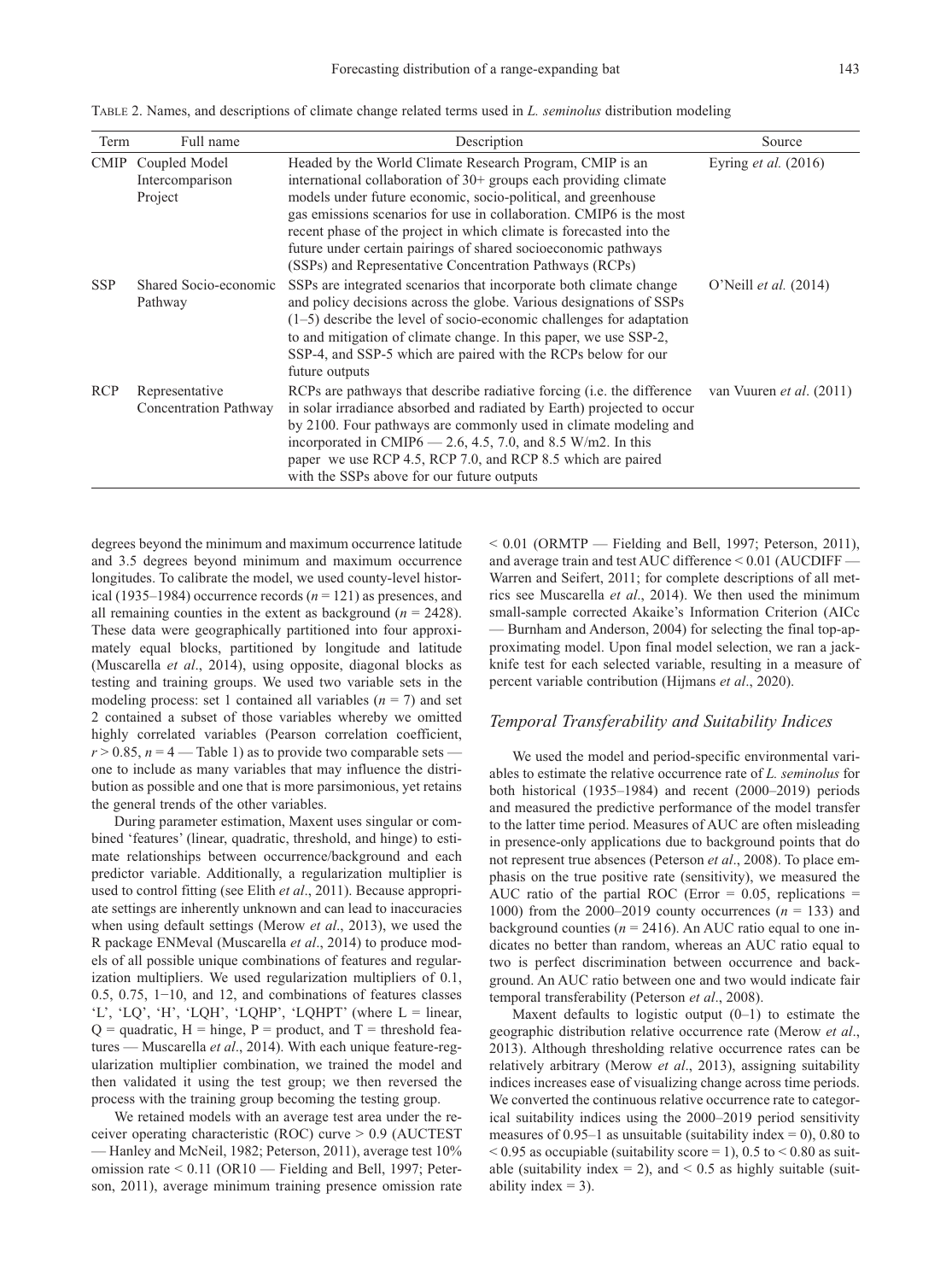## *Past, Current and Future Projections, Extrapolation Risk, and Limiting Factors*

We deemed suitability indices appropriate for all future projections because we were estimating regions that were potentially occupiable as opposed to the realized distribution of *L. seminolus*. We used our model to estimate the relative occurrence rates on historical (1935–1984), recent (2000–2019), and future  $(2021-2040, 2041-2060, 2061-2080$  - SSP 2, SSP 3, SSP 5) intervals, using relevant climatic and landscape data in R package dismo (Hijmans *et al*., 2020). We converted each relative occurrence rate map to the above suitability indices and geographically mapped each.

Future suitability projections are inherently uncertain and extrapolating to new time periods or geographic regions can be risky (Elith *et al*., 2010; Mesgaran *et al*., 2014). MaxEnt distribution models are built on fixed correlations of variables in model calibration; therefore, if colinear shift occurs, the model becomes less useful as transferability decreases (Elith *et al*., 2010; Mesgaran *et al*., 2014). To highlight areas of extrapolation risk in our context, we used two detection methods for environmental novelty introduced by Mesgaran *et al*. (2014) as Type 1 (NT1) and Type 2 (NT2). The NT1 identifies geographic areas that are novel due to covariate values outside the range of individual training variables. The NT2 identifies geographic areas within the range of individual variables but quantifies degree of novelty between covariates (Mesgaran *et al*., 2014). The NT1 values less than zero indicate areas outside the univariate range, whereas NT2 values between zero and one indicate relatively similar yet increasing degree of novelty as the value approaches one. We calculated NT1 and NT2 values for each future projection and mapped each geographically. Lastly, using methods provided by Elith *et al*. (2010), we calculated and mapped the limiting factors, defined as the Maxent variable most influential in the estimated relative occurrence rate, for each future relative occurrence rate estimation.

### **RESULTS**

A full run of all possible regularization multipliers, features, and variable sets resulted in 168 Maxent candidate models. After filtering based on model predictive performance, 43 candidate models remained, whereby all of which contained the reduced set 1 variables (Table 1). Our top-supported model showed that minimum temperature was a major contributor (ca. 50%), followed by presence of mixed/evergreen forest cover (ca. 29%), and precipitation (ca. 19%) in permutation contribution. Overall seasonality effects were negligible. Back ground-occurrence associations with minimum temperature, mixed/evergreen forest cover, and precipitation were positive. The AUC ratio transferability test resulted in a measure of 1.44, indicating moderate temporal transferability (Peterson *et al*., 2008).

Using 2000–2019 occurrence data, the sensitivity ranges of  $> 0.95-1$ ,  $> 0.8-0.95$ ,  $> 0.5-0.8$ , and < 0.5 for a threshold at Maxent's logistic output (relative occurrence rate) ranges of 0–0.031,  $> 0.031 - 0.114$ ,  $> 0.114 - 0.315$ , and  $> 0.315$  respectively were returned, whereby we labeled suitability indices as not suitable (0), occupiable (1), suitable (2), and highly suitable (3). Estimations of the relative occurrence rate, reclassified as suitability indices for the 1935–1984 and 2000–2019 intervals, indicated an expansion of suitability in geographic area in the latter period (Fig. 1). Within the extent, average relative occurrence rate of *L. seminolus* increased from near 0.13 to near 0.17 between the two periods, signifying a general increase and expansion of suitable areas. The change between periods also resulted in a general increase in geographic expanse (sum of county areas) of occupiable area (suitability indices  $1-3$ ) by approximately 372,189 km<sup>2</sup>. The average geographic shift in occupiable areas (suitability index 1) increased by 196 km northward and 56.6 km westward.

Modelled suitability forecasts for future climatic and landscape scenarios revealed a continued increase in areas suitable for occupancy by *L. seminolus* (Fig. 2). These increases were most pronounced under the most temporally distant and extreme scenarios (2061–2080 — SSP 5; Fig. 2). The average relative occurrence rate throughout the extent continually increased in each future period generally with between-SSP averages of 0.22, 0.29, 0.37, signifying potential future expansion of the species distribution. Additionally, the standard deviation of average relative occurrence rate of within-period SSPs continually increased, signifying increased uncertainty as periods become more distant. Nevertheless, expansion was evident, particularly in the Midwest states of Kentucky and Missouri and along the mid-Atlantic Coast states of Virginia, Maryland, and Delaware.

Considering extrapolation risk, we did not find any future climate scenarios whereby NT2 values were  $> 1$ , signifying minimal colinear shift; however, in more southernly regions, NT1 values appeared as minimum temperature values were above values in the training set (Fig. 3). This becomes increasingly apparent at distant time periods and larger temperature anomalies (increased SSP levels). The NT2 values generally increased across the entire extent as time and SSP levels increased, predominately in the Midwest where low percent mixed/evergreen cover types were present, precipitation persisted, and minimum temperature increased. Therefore, most extrapolation risk was in southernly regions or regions with NT2 values approaching 1 (Fig. 3).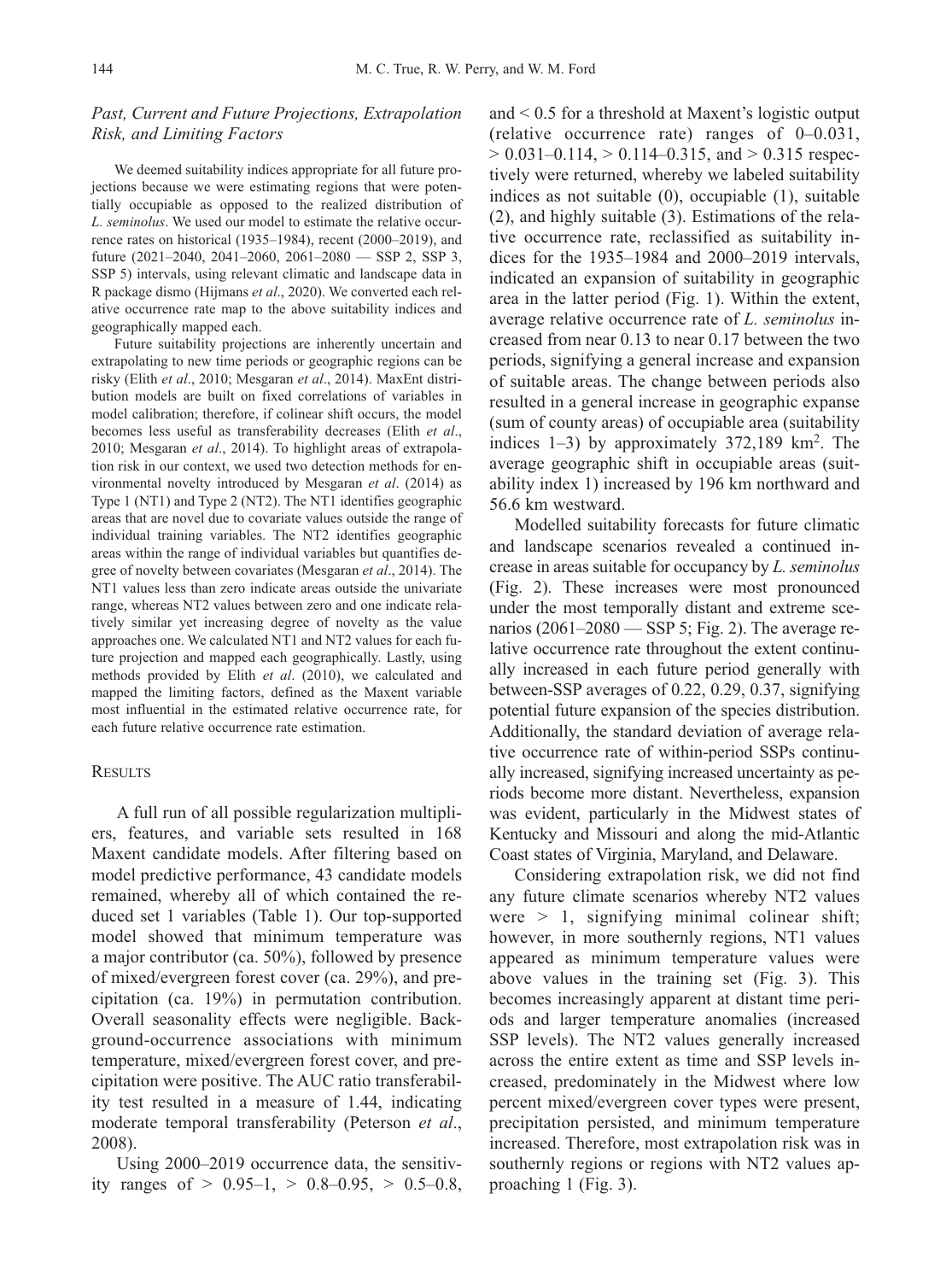

FIG. 2. Forecasted georeferenced suitability indices for *L. seminolus* using future climate and landscape variables and the historical *L. seminolus* distribution model. Suitability indices were calculated using temporally independent (2000–2019) sensitivity thresholds. SSP levels indicate increasing magnitudes of global temperature anomalies by 2100 (SSP-2 = 3.8–4.2°C, SSP-3 =  $3.9-4.6$ °C, and SSP-5 =  $4.7-5.1$ °C)

Limiting factors (Fig. 4) of *L. seminolus* relative occurrence rate in various SSP future scenarios appear to generally shift from minimum temperature to percent mixed/evergreen forest cover as time and warming scenarios (SSPs) increased. In near future projections, minimum temperature as a limiting factor retracted as warming scenarios increased. This was pronounced in later years in the Midwest where minimum temperatures increased and relative occurrence rate was influenced mostly by the limited availability of mixed/evergreen cover types in that region. The same was true for the mid- and lower alluvial Mississippi Valley where large-scale row-crop agriculture and edaphic conditions naturally result in little mixed/evergreen vegetation presence on the landscape (Odom and Ford, 2020). To the west, precipitation continually appeared as a limiting factor because precipitation generally decreases from an east-to-west gradient in the continental United States. Seasonality appeared as the limiting factor in the Southeast because more influential variables contained values that resulted in a high relative occurrence rate because this region is highly suitable from the onset.

## **DISCUSSION**

Our hypotheses were supported by our modeled results that indicated a range expansion for *L. seminolus* mediated by climate change with habitat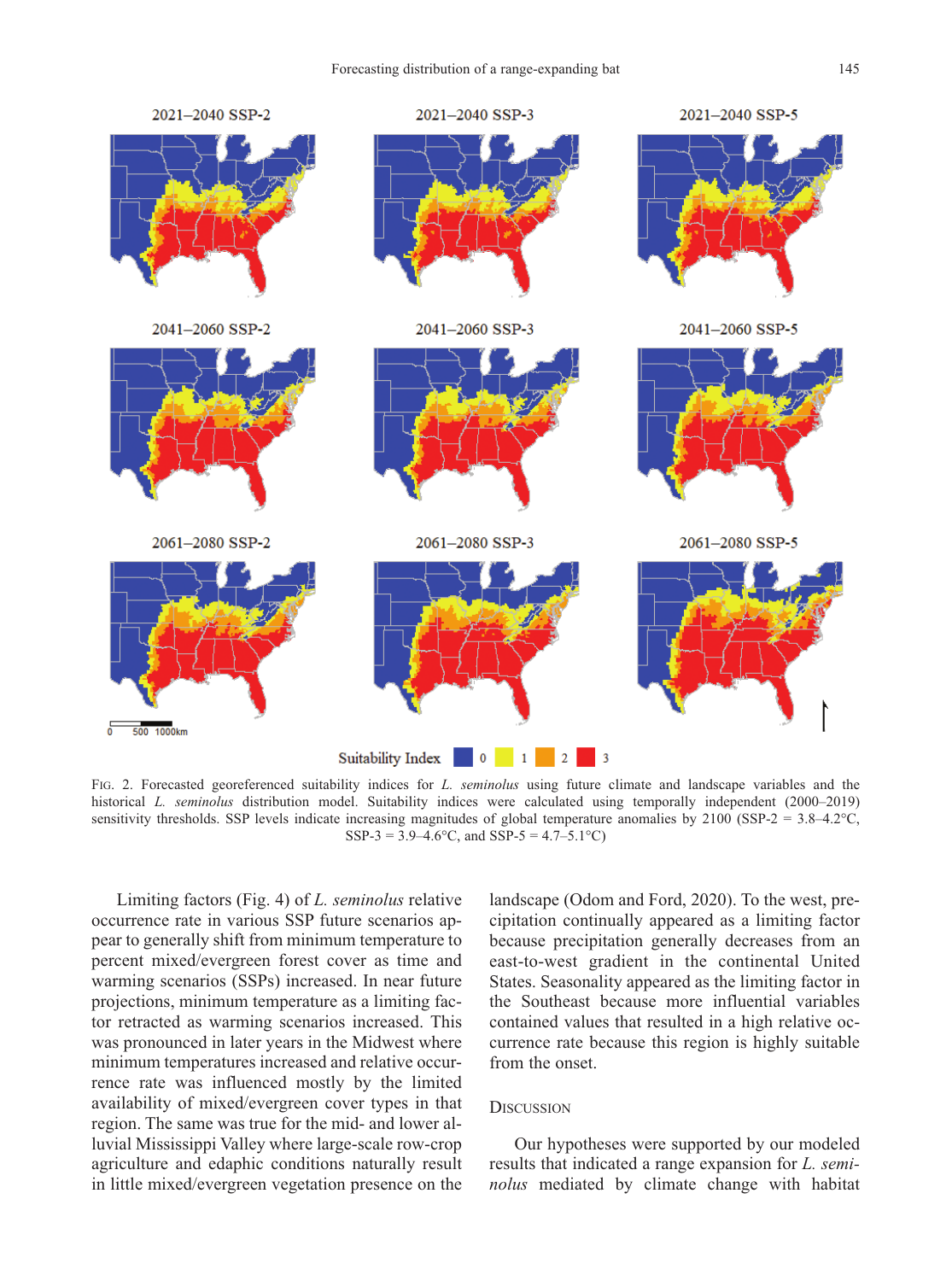

FIG. 3. Mapped NT1 and NT2 values (environmental novelty) for future distribution of *L. seminolus* using variables in future climate change scenarios. NT1  $(\leq 0)$  values indicate single variable values outside of the training range. NT2 values  $>1$  indicate unique variable value combinations. NT2 values between 0 and 1 indicate minimal, yet increasingly unique variable combinations. Darker colors indicate increased extrapolation risk

modifiers. Building on Perry (2018), our final historical (1935–1984) Maxent model showed strong positive relationships between *L. seminolus* occurrence and metrics of both temperature and percent mixed/evergreen forest coverage. We posit that *L. seminolus* distribution is mediated by these two variables, but the emphasis is on minimum temperature, as indicated by our variable contribution jackknife test. Upon model transfer to a more recent time period that included extralimital records at the time (2000–2019), we calculated a relatively high AUC ratio, indicating that the model is temporally transferable and expansion in distribution by *L. se minolus* is relatively predictable using this simple model structure. Our work is consistent with many other climate-mediated expansions in species distribution or poleward limit shifts (Dennis, 1993; Parmesan *et al.*, 1999; Thomas and Lennon, 1999; Brommer, 2004; Hitch and Leberg, 2007; Massimino *et al.*, 2015; Au and Bonebrake, 2019). Additionally, our findings provide support that bats, specifically as excellent dispersers, may serve as sentinels of climate change and display a fluid response to rapid environmental change (Jones *et al*., 2009; Rebelo *et al*., 2010; Sherwin *et al*., 2012; Jones and Rebelo, 2013; Razgour *et al*., 2016).

Although we show possible future expansion of occupiable, suitable, and highly suitable geographic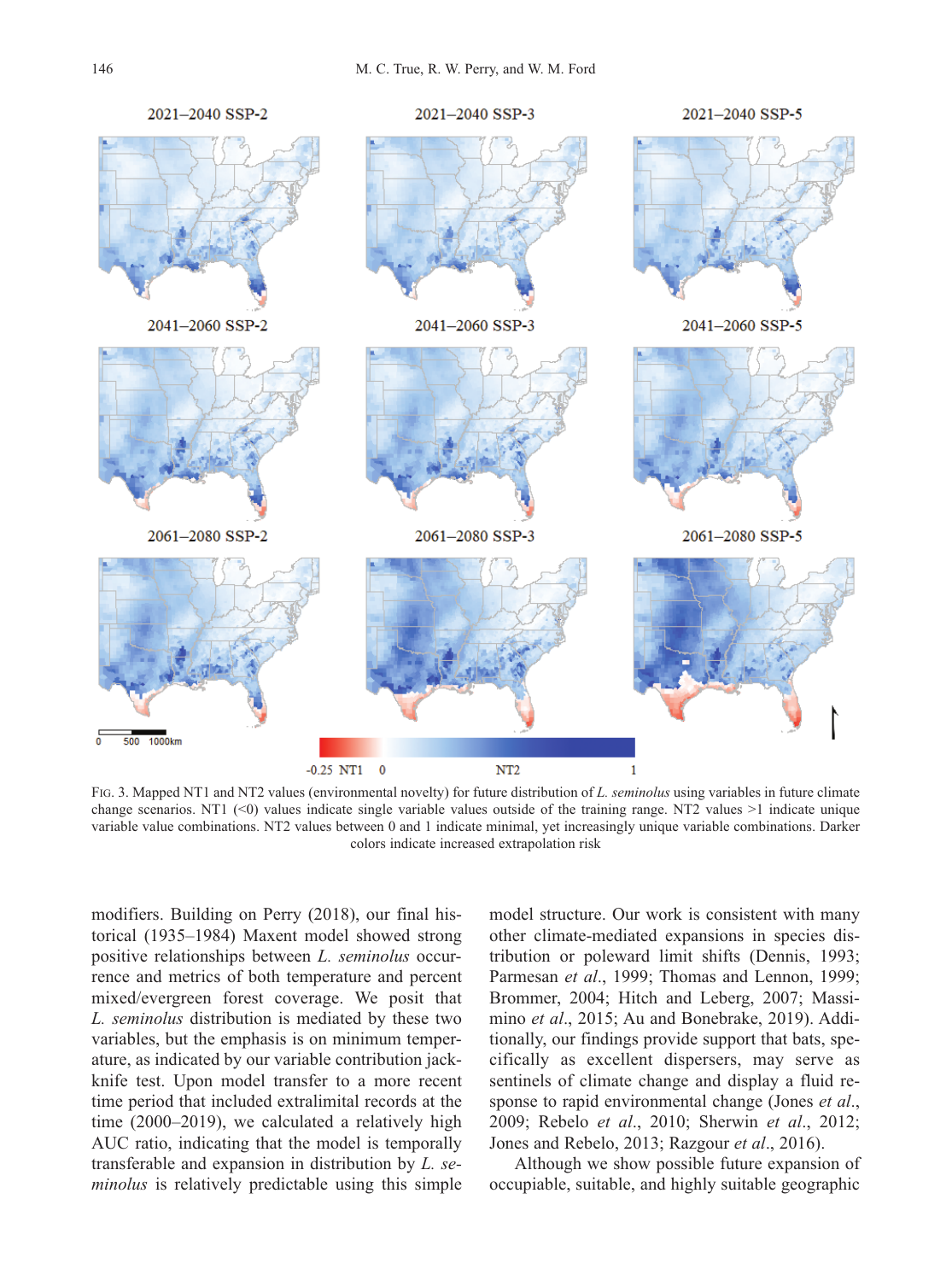

FIG. 4. Limiting factors on the relative occurrence rate of *L. seminolus* in future climate and landscape scenarios. Limiting factors are defined as the most influential variable in determining the relative occurrence rate (Elith 2006)

areas for *L. seminolus* in response to increasing minimum temperatures, we caution that projections should serve as a simple first approximation. Razgour *et al*. (2016) noted that extrapolating to future scenarios might be misinformative if many elements that drive species distribution are omitted such as interspecific interactions (e.g., competition), smaller scale spatial and temporal biotic needs, and dispersal. We attempted to compensate for many of these elements by incorporating day-roosting preferences as a variable and cropping the extent to reflect known dispersal ability; however, many fine-scale elements likely were obscured. First, using county as the basis of occurrence is rather course and reduces the ability to establish fine-scale variables. Second, the reduction of cave-hibernating species since the introduction of WNS (Frick *et al*., 2015) may induce a competitive release allowing *L. seminolus* to occupy previously unoccupied regions, which has already been observed with other nonhibernating, migratory species (Jachowski *et al*., 2014). Further, extrapolation in the form of colinear shift or novel values for variables in relation to the training dataset causes uncertainty in future distribution forecasts (Elith *et al*., 2010; Mesgaran *et al*., 2014; Razgour *et al*., 2016). We detected minimal extrapolation risk using methods provided by Mesgaran *et al*. (2014). Still, some level of uncertainty exists in the southern United States, where values of temperature increased beyond the range used to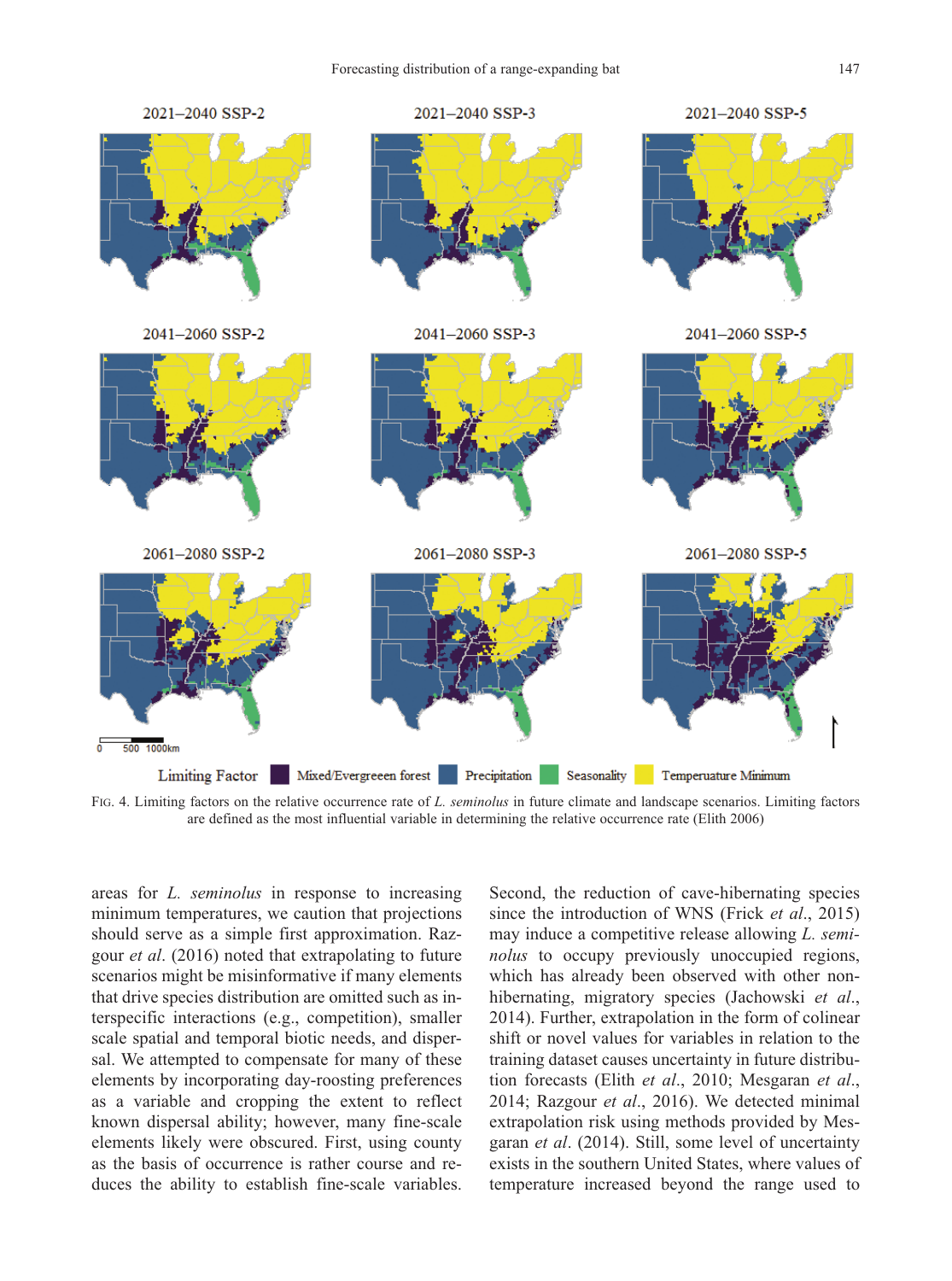

FIG 5. Percent coverage of mixed/evergreen forest in United States counties. Data is derived from the 2008 United States Geological Survey (USGS) National Land Cover Database (USGS, https://www.mrlc.gov/data/nlcd-2008-land-cover-conus, accessed 24 May, 2020)

calibrate the model. It is possible that increasing minimum active-season temperatures in parts to the Southeast may lead to contractions in distribution of Seminole bats where non-analogue temperature and habitat conditions are predicted to develop (Odom and Ford, 2020) that result in reduced environmental suitability. This phenomenon has been postulated for other bat species as well (Adams, 2010; Rebelo *et al*., 2010; Sherwin *et al*., 2012).

Although we attempted to account for seasonal effects by using a seasonality variable, our efforts in incorporating migration into the model was minimal. *Lasiurus seminolus* is recognized as a regional migrant (Perry, 2018) and appears to travel bi-annually from wintering to maternity areas. Within our modelling structure, our assumptions treated every county locality as 'reachable' in this first-cut approximation, an assumption that invariably should be examined further with future work. However, whereas minimum temperatures during the winter presumably dictate the wintering distribution of *L. seminolus*, both summer and winter temperatures are projected to increase (USGCRP, 2017). Therefore, the latitudinal limits of the wintering distribution of the species should also increase. Otherwise, if the winter distribution remains static through time, movement restrictions may still exist in future time periods and therefore, these seemingly suitable areas may be unoccupied in contrast to our forecasts. Perry (2018) documented little evidence of change in *L. seminolus* wintering range. However, bouts of torpor and general reduced activity at cold temperatures along with a low dormant season sampling effort make winter detection difficult (Hein *et al*., 2005, 2008; Jorge *et al*., 2020).

Plotting county records across time is subject to bias in survey effort and the influence of factors such as a warming climate in this expansion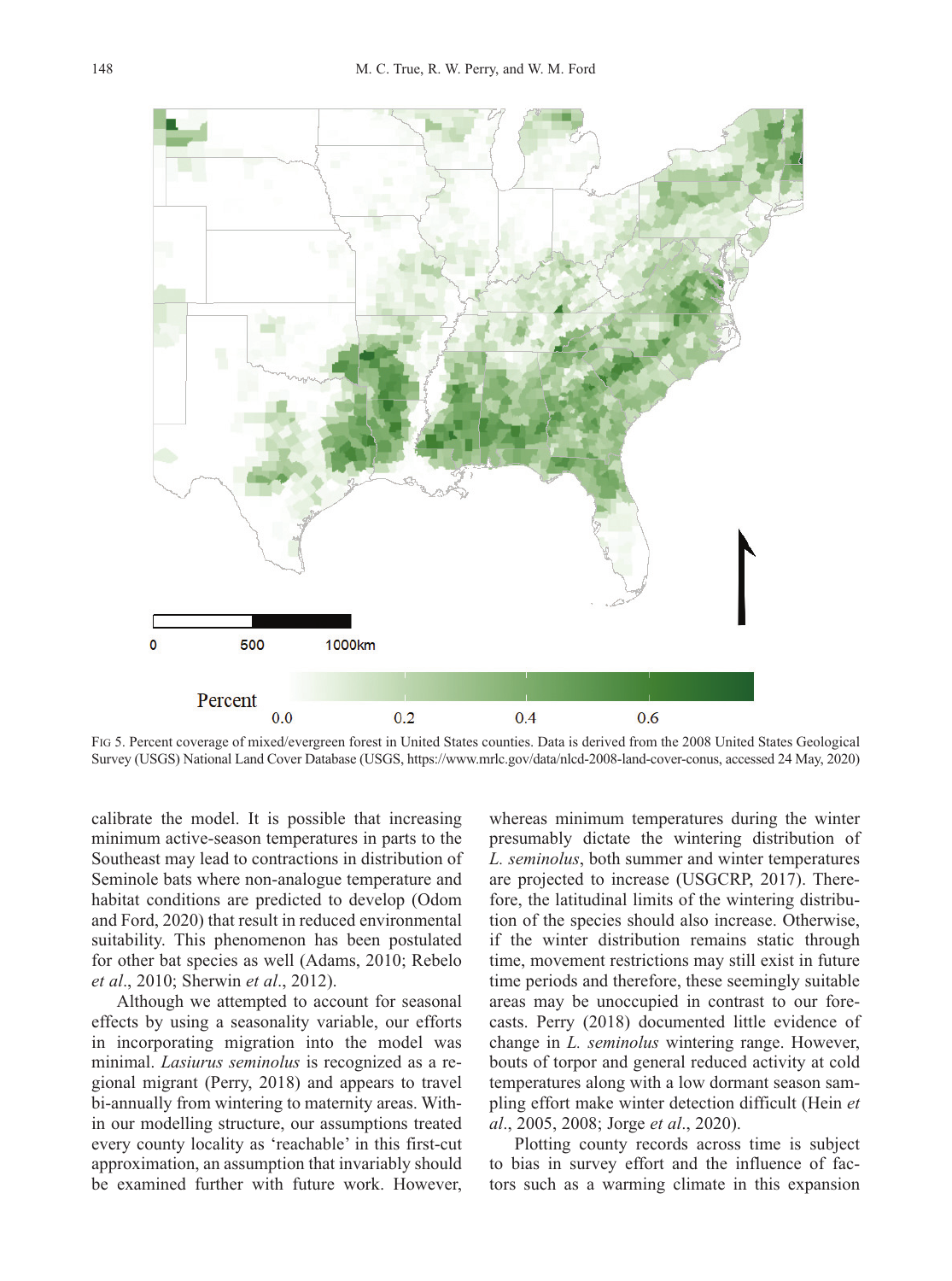clearly remain speculative. For example, it is possible that *L. seminolus* occurred in many counties north of their apparent distribution, but simply were never detected from 1935 through 1984. Recent new county records may have resulted from increased survey efforts in the upper mid-South and lower Midwest linked to surveys for the endangered *Myotis sodalis* (Indiana bat), particularly following the advent of WNS. Accordingly, this may have over-inflated the recent occurrence rate relative to the entire species distribution over time. We attempted to reduce bias resulting from recent increased capture efforts by shortening the recent time interval to contain approximately equal number of positive counties; however, this violated the Maxent assumption of equal detection effort throughout geographic space across time to some degree. Regardless, moderate temporal transferability may indicate that little effort-related bias existed between the initial two time periods and that these concerns may be largely ignored at least in some regions, particularly the Midwest.

Perry (2018) initially showed less expansion of *L. seminolus* in regions where we forecasted expansion to be likely — primarily the mid-Atlantic coastline. On the Coastal Plain and Piedmont of Virginia, Maryland, and Delaware, both natural stands and managed pine plantations, primarily *Pinus taeda* (loblolly pine) occur widely, which would provide suitable day-roost habitat. The lack of *L. seminolus* observations in this region may be an artifact of limited capture efforts irrespective of the time period because *M. sodalis* as a regulatory driver for mist-netting efforts does not occur in those regions (however, see Germain *et al*. [2017]). Nevertheless, mist-netting and acoustic surveys are now underway in the region as managers have become increasingly concerned about nearshore wind energy risks to treeroosting bats (Peterson *et al*., 2016; Musial *et al*., 2019) and the need to monitor the federally threatened *M. septentrionalis* (Northern long-eared bat) that is present in the region (S. M. Deeley, N. J. Kalen, S. R. Freeze, E. L. Barr, and W. M. Ford, unpublished data). Recent captures of *L. seminolus* on the Delmarva Peninsula provide additional compelling evidence that the species occupies the region and may increase in abundance as minimum temperatures rise and *Pinus* spp. types remain or possibly expand.

Although most day-roost examinations of *L. se minolus* show a preference for pines, deciduous foliage use has been noted (Menzel *et al*., 1998; Hein *et al*., 2005; Perry and Thill, 2007; Perry, 2018). Going north from the mid-South into the Midwest portions of the United States, evergreen or mixed deciduous-evergreen forest decreases substantially either as the potential natural vegetation or from forest clearing for agriculture (Fig. 5). Therefore, even with warmer minimum temperatures, *L. seminolus* occupancy could be limited or sporadic. However, if the roosting behavior of *L. seminolus* is more plastic than most observations suggest, these regions may be occupied as indicated in our future forecasts. Anecdotally, deciduous foliage roosting as the primary source does seem possible as outlier records were noted by Perry (2018) in western Oklahoma and southeastern Wisconsin where *Pinus* spp. types are relatively rare (Fig. 5; Odom and Ford, 2020).

Many survey efforts in the post-WNS environment have shifted to acoustic monitoring (E. L. Barr, A. Silvis, M. P. Armstrong, and W. M. Ford, unpublished data), particularly with regard to assessing wind-energy impacts (Arnett *et al*., 2008; Peterson *et al*., 2016; Musial *et al*., 2019). *Lasiurus seminolus* and *L. borealis* (Eastern red bat) emit echolocation calls that are relatively indistinguishable (Ford *et al*., 2006), potentially providing challenges for acoustic studies in the mid-Atlantic where the two species may or will possibly co-occur. Accordingly, efforts to provide more resolution to the biogeography of *L. seminolus* and/or using the species to track biotic responses to climate change will require continued mist-net survey efforts along the putative expansion zone. Nonetheless, our effort serves as a potential guide for future studies to emphasize the importance of incorporating landscape factors into species distribution modeling, if presented with historical data to validate temporal transferability, and to cautious ly forecast distributions in future time periods. In general, bat-specific biogeography studies are particularly useful in a rapidly changing world. Going forward, bats may serve as a vital tool for understanding faunal responses to climate change, urbanization, and other landscape changes as bats are particularly mobile and can rapidly change locations in response to abiotic and biotic needs.

#### SUPPLEMENTARY INFORMATION

Contents: Supplementary Appendix S1. List and citations for the nine climate modeling groups contributing to the Coupled Model Intercomparison Project Phase 6 (CMIP6) used in this analysis. We accessed model outputs through WorldClim (https://worldclim.org/data/cmip6) at varying socio-economic pathways and year spans which were used as forecasts of temperature and precipitation in the analysis. Supplementary Infor mation is available exclusively on BioOne.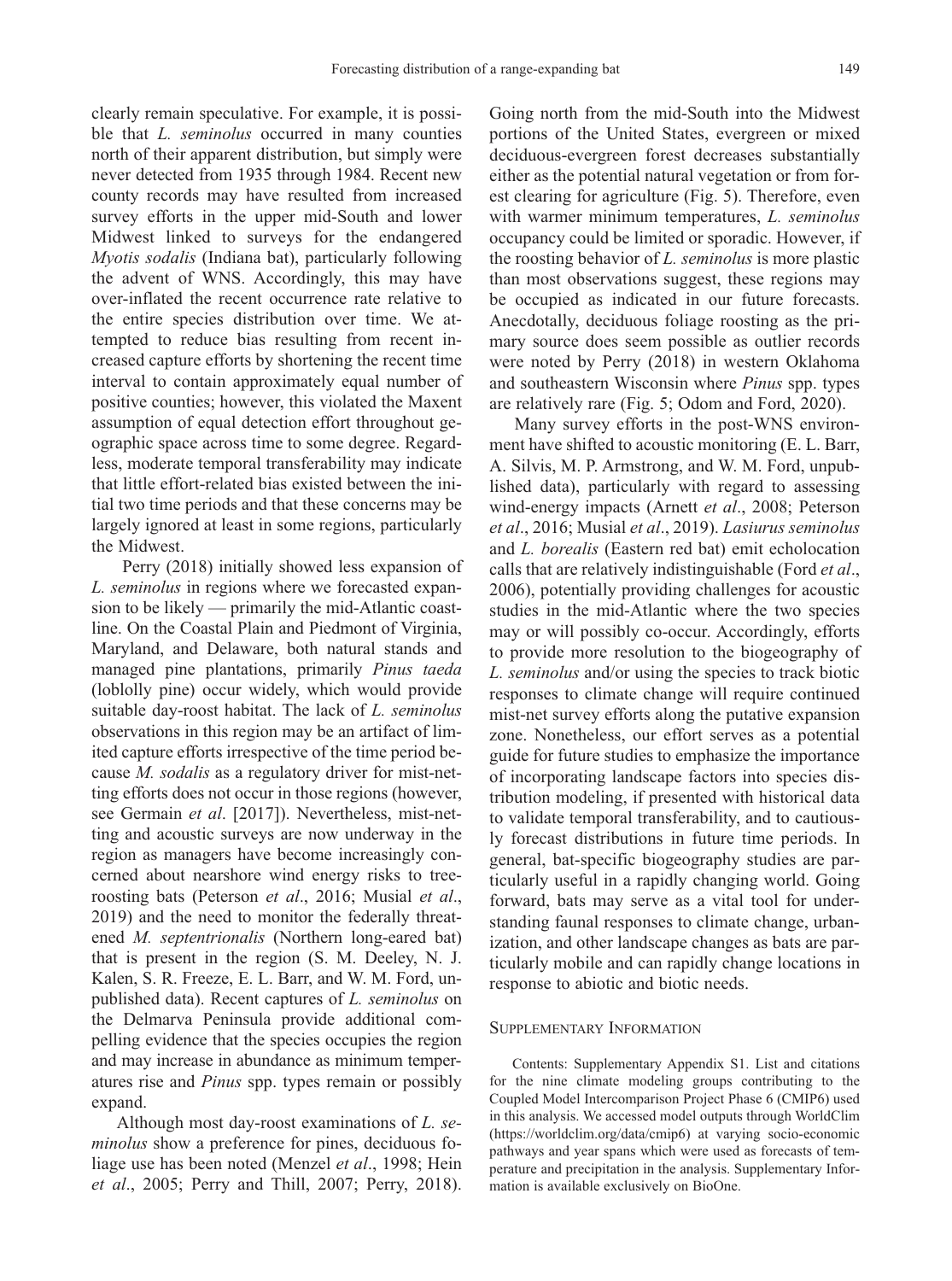#### ACKNOWLEDGEMENTS

We thank S. Loeb and M. B. Adams for earlier reviews of this manuscript. Additionally, we thank R. Odom for miscellaneous collaborative efforts and E. A. Frimpong and S. N. Winter for statistical modeling advice. This work was supported by the Virginia Department of Wildlife Resources contracts AT-63514 and EP2489066 to Virginia Polytechnic Institute and State University Department of Fish and Wildlife Conservation Manipulation and filtering of occurrence data, manipulating and calculating environmental raster datasets, and all Maxent modeling were performed in R (R Core Team, 2019) and associated codes are available on a GitHub repository (github.com/ mtrue2/seminolebats) for reproducibility purposes. Questions about codes should be directed to the corresponding author (mtrue@vt.edu).

### LITERATURE CITED

- ABRAMS, M. D., and G. J. NOWACKI. 2015. Exploring the early Anthropocene burning hypothesis and climate-fire anomalies for the Eastern U.S. Journal of Sustainable Forestry, 34: 30–48.
- ABRAMS, M. D., and G. J. NOWACKI. 2019. Global change impacts on forest and fire dynamics using paleoecology and tree census data for eastern North America. Annals of Forest Science, 76: 1–23.
- ADAMS, R. A. 2010. Bat reproduction declines when conditions mimic climate change projections for western North America. Ecology, 91: 2437–2445.
- ANCILLOTTO, L., L. SANTINI, N. RANC, L. MAIORANO, and D. RUSSO. 2016. Extraordinary range expansion in a common bat: the potential roles of climate change and urbanisation. Science of Nature, 103: 1–8.
- ANDREWARTHA, H. G., and L. C. BIRCH. 1954. The distribution and abundance of animals. University of Chicago Press, Chicago, IL,  $xy + 782$  pp.
- ARAÚJO, M. B., R. G. PEARSON, and C. RAHBEK. 2005. Equilibrium of species' distributions with climate. Ecography, 28: 693–695.
- ARNETT, E. B.*,* W. K. BROWN, W. P. ERICKSON, J. K. FIEDLER, B. L. HAMILTON, T. H. HENRY, A. JAIN, G. D. JOHNSON, J. KERNS, R. R. KOFORD, *et al*. 2008. Patterns of bat fatalities at wind energy facilities in North America. Journal of Wildlife Management, 72: 61–78.
- AU, T. F., and T. C. BONEBRAKE. 2019. Increased suitability of poleward climate for a tropical butterfly (*Euripus nyctelius*) (Lepidoptera: Nymphalidae) accompanies its successful range expansion. Journal of Insect Science, 19: 1–8.
- BOUCHER, O., J. SERVONNAT, A. L. ALBRIGHT, O. AUMONT, Y. BALKANSKI, V. BASTRIKOV, S. BEKKI, R. BONNET, S. BONY, L. BOPP, *et al*. 2020. Presentation and evaluation of the IPSL-CM6A-LR climate model. Journal of Advances in Modeling Earth Systems, 12: e2019MS002010.
- BROMMER, J. E. 2004. The range margins of northern birds shift polewards. Annales Zoologici Fennici, 41: 391–397.
- BURNHAM, K. P., and D. R. ANDERSON. 2004. Multimodel in ference: Understanding AIC and BIC in model selection. Sociological Methods and Research, 33: 261–304.
- CARTER, T. C. 2006. Indiana bats in the Midwest: the importance of hydric habitats. Journal of Wildlife Management, 70: 1185–1190.
- COLLINS, S. D., J. C. ABBOTT, and N. E. MCINTYRE. 2017. Quantifying the degree of bias from using county-scale data in species distribution modeling: can increasing sample size or using county-averaged environmental data reduce distributional overprediction? Ecology and Evolution, 7: 6012–6022.
- DENNIS, R. L. H. 1993. Butterflies and climate change. Manchester University Press, Manchester, U.K., viii + 302 pp.
- DUNNE, J. P., L. W. HOROWITZ, A. J. ADCROFT, P. GINOUX, I. M. HELD, J. G. JOHN, J. P. KRASTING, S. MALYSHEV, V. NAIK, F. PAULOT, *et al.* 2019. The GFDL earth system model version 4.1 (GFDL-ESM4.1): model description and simulation characteristics. Journal of Advances in Modeling Earth Systems, 11: 3167–3211.
- ELITH, J., M. KEARNEY, and S. PHILLIPS. 2010. The art of modelling range-shifting species. Methods in Ecology and Evolution, 1: 330–342.
- ELITH, J., S. J. PHILLIPS, T. HASTIE, M. DUDÍK, Y. E. CHEE, and C. J. YATES. 2011. A statistical explanation of MaxEnt for ecologists. Diversity and Distributions, 17: 43–57.
- EYRING, V., S. BONY, G. A. MEEHL, C. A. SENIOR, B. STEVENS, R. J. STOUFFER, and K. E. TAYLOR. 2016. Overview of the Coupled Model Intercomparison Project Phase 6 (CMIP6) experimental design and organization. Geoscientific Model Development, 9: 1937–1958.
- FIELDING, A. H., and J. F. BELL. 1997. A review of methods for the assessment of prediction errors in conservation presence/ absence models. Environmental Conservation, 24: 38–49.
- FLEMING, T. H. 2019. Bat migration. Pp. 605–610, *in* Encyclo pedia of animal behavior, 2nd edition (J. C. CHOE, ed.). Academic Press, Oxford, U.K., vii + 3048 pp.
- FORD, W. M., M. A. MENZEL, J. L. RODRIGUE, J. M. MENZEL, and J. B. JOHNSON. 2005. Relating bat species presence to simple habitat measures in a central Appalachian forest. Biological Conservation, 126: 528–539.
- FORD, W. M., J. M. MENZEL, M. A. MENZEL, J. W. EDWARDS, and J. C. KILGO. 2006. Presence and absence of bats across habitat scales in the upper coastal plain of South Carolina. Journal of Wildlife Management, 70: 1200–1209.
- FRANKLIN, J. 2009. Mapping species distributions: spatial inference and prediction. Cambridge University Press, Cambridge, U.K.,  $xy + 320$  pp.
- FRICK, W. F., S. J. PUECHMAILLE, J. R. HOYT, B. A. NICKEL, K. E. LANGWIG, J. T. FOSTER, K. E. BARLOW, T. BARTONIČKA, D. FELLER, A. HAARSMA, *et al*. 2015. Disease alters macroecological patterns of North American bats. Global Ecology and Biogeography, 24: 741–749.
- GENOWAYS, H. H., P. W. FREEMAN, and C. GRELL. 2000. Extra limital records of the Mexican free-tailed bat (*Tadarida brasilensis mexicana*) in the central United States and their biological significance. Transactions of the Nebraska Academy of Sciences, 26: 85–96.
- GERMAIN, M. J. ST., A. B. KNIOWSKI, A. SILVIS, and W. M. FORD. 2017. Who knew? First *Myotis sodalis* (Indiana bat) maternity colony in the coastal plain of Virginia. Northeastern Naturalist, 24: N5–N10.
- GRINNELL, J. 1917. Field tests of theories concerning distributional control. American Naturalist, 51: 115–128.
- HAJIMA, T., M. WATANABE, A. YAMAMOTO, H. TATEBE, M. A. NOGUCHI, M. ABE, R. OHGAITO, A. ITO, D. YAMAZAKI, H. OKAJIMA, *et al*. 2020. Development of the MIROC-ES2L earth system model and the evaluation of biogeochemical processes and feedbacks. Geoscientific Model Development, 13: 2197–2244.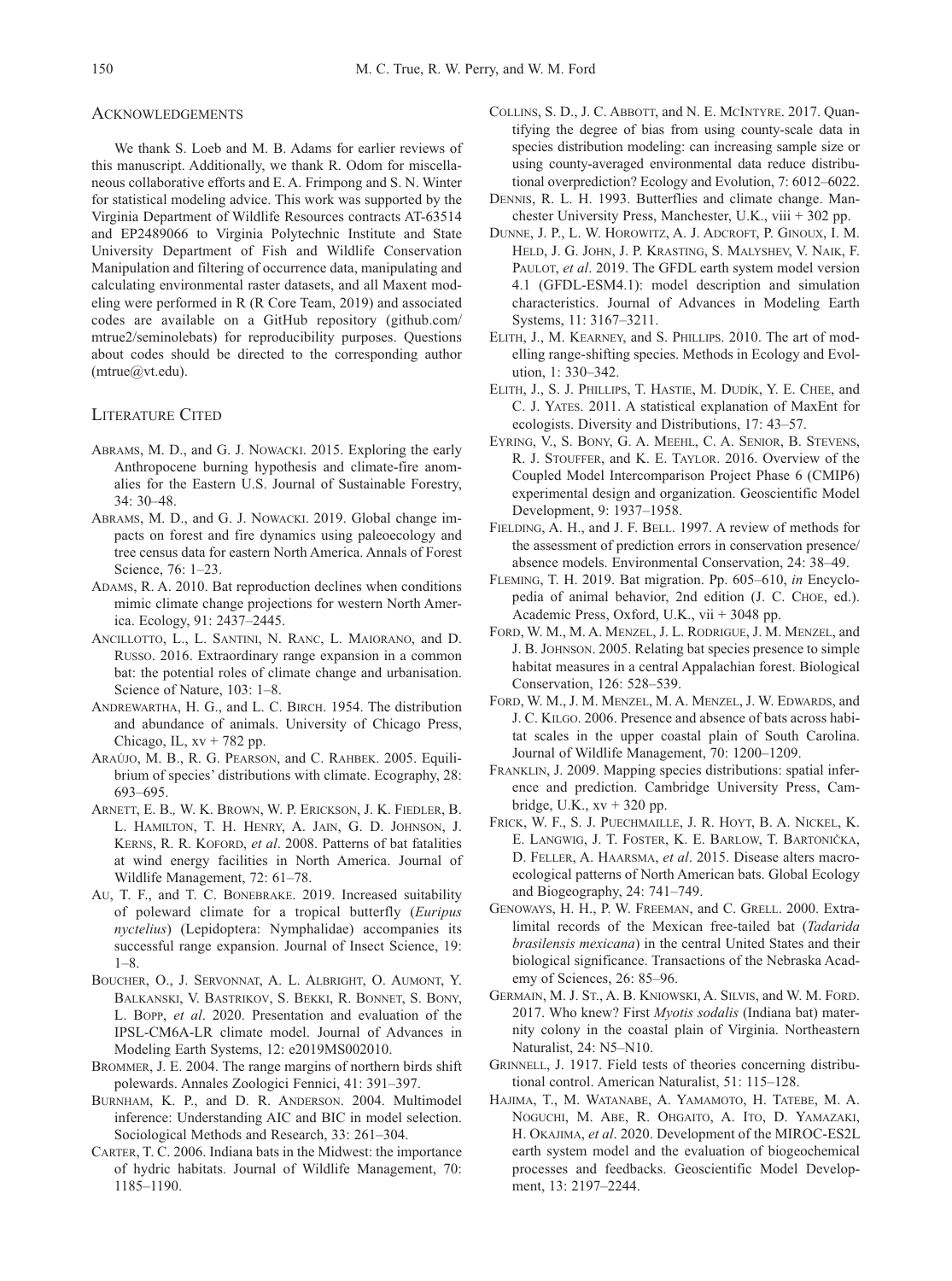- HANLEY, J. A., and B. J. MCNEIL. 1982. The meaning and use of the area under a receiver operating characteristic (ROC) curve. Radiology, 143: 29–36.
- HART, E. M., and K. BELL. 2015. prism: Download data from the Oregon prism project. R package version 0.0.6. Available at https://github.com/ropensci/prism.
- HEIN, C. D., S. B. CASTLEBERRY, and K. V MILLER. 2005. Winter roost-site selection by Seminole bats in the Lower Coastal Plain of South Carolina. Southeastern Naturalist, 4: 473–478.
- HEIN, C. D., S. B. CASTLEBERRY, and K. V. MILLER. 2008. Male Seminole bat winter roost-site selection in a managed forest. Journal of Wildlife Management, 72: 1756–1764.
- HIJMANS, R. J., S. PHILLIPS, J. LEATHWICK, and J. ELITH. 2020. Dismo: species distribution modeling. R package version 1.3-3. Available at https://rspatial.org/raster/sdm/.
- HINTZE, F., A. ARIAS-AGUILAR, L. DIAS-SILVA, M. DELGADO-JARAMILLO, C. R. SILVA, T. JUCÁ, F. L. MISCHIATTI, M. AL-MEIDA, B. BEZERRA, L. M. S. AGUIAR, *et al*. 2019. Molossid unlimited: extraordinary extension of range and unusual vocalization patterns of the bat, *Promops centralis*. Journal of Mammalogy, 101: 417–432.
- HITCH, A. T., and P. L. LEBERG. 2007. Breeding distributions of North American bird species moving north as a result of climate change. Conservation Biology, 21: 534–539.
- HUANG, J., E. A. FRIMPONG, and D. J. ORTH. 2016. Temporal transferability of stream fish distribution models: can uncalibrated SDMs predict distribution shifts over time? Diversity and Distributions, 22: 651–662.
- JACHOWSKI, D. S., C. A. DOBONY, L. S. COLEMAN, W. M. FORD, E. R. BRITZKE, and J. L. RODRIGUE. 2014. Disease and community structure: white-nose syndrome alters spatial and temporal niche partitioning in sympatric bat species. Diversity and Distributions, 20: 1002–1015.
- JONES, G., and H. REBELO. 2013. Responses of bats to climate change: learning from the past and predicting the future. Pp. 457–478, *in* Bat evolution, ecology, and conservation (R. A. ADAMS and S. C. PEDERSEN, eds.). Springer, New York, NY, 547 pp.
- JONES, G., D. JACOBS, T. KUNZ, M. WILLIG, and P. RACEY. 2009. Carpe noctem: the importance of bats as bioindicators. Endangered Species Research, 8: 93–115.
- JORGE, M., S. R. FREEZE, S. E. SWEETEN, M. C. TRUE, H. TAYLOR, K. M. GORMAN, M. S. GERMAIN, E. P. GARRISON, and M. J. CHERRY. 2020. Dormant season burning impacts to migratory bats. United States Department of Defence Legacy Program Final Report HQ0034-18-2-0012, Arlington, VA, 65 pp.
- LACKI, M. J., J. J. KRUPA, and S. P. LACKI. 2014. Extralimital movement of Seminole bats (*Lasiurus seminolus*) into Kentucky. Journal of the Kentucky Academy of Science, 75: 80–84.
- LORCH, J. M., C. U. METEYER, M. J. BEHR, J. G. BOYLES, P. M. CRYAN, A. C. HICKS, A. E. BALLMANN, J. T. H. COLEMAN, D. N. REDELL, D. M. REEDER, *et al*. 2011. Experimental infection of bats with *Geomyces destructans* causes white-nose syndrome. Nature, 480: 376–378.
- LUNDY, M., I. MONTGOMERY, and J. RUSS. 2010. Climate changelinked range expansion of Nathusius' pipistrelle bat, *Pipi strellus nathusii*. Journal of Biogeography, 37: 2232–2242.
- LYMAN, C. P. 1970. Thermoregulation and metabolism in bats. Pp. 301–330, *in* Biology of bats. Volume 1 (W. A. WIMSATT, ed.). Academic Press, New York, NY, 406 pp.
- MASSIMINO, D., A. JOHNSTON, and J. W. PEARCE-HIGGINS. 2015.

The geographical range of British birds expands during 15 years of warming. Bird Study, 62: 523–534.

- MCALLISTER, C. T., Z. D. RAMSEY, N. E. SOLLEY, C. T. MCALLIS-TER, and Z. D. RAMSEY. 2004. Noteworthy records of the Seminole bat, *Lasiurus seminolus* (Chiroptera: Vespertilionidae), from southwestern Arkansas and northeastern Arkansas. Journal of the Arkansas Academy of Science, 58: 25.
- MCCRACKEN, G. F., R. F. BERNARD, M. GAMBA-RIOS, R. WOLFE, J. J. KRAUEL, D. N. JONES, A. L. RUSSELL, and V. A. BROWN. 2018. Rapid range expansion of the Brazilian free-tailed bat in the southeastern United States, 2008–2016. Journal of Mammalogy, 99: 312-320.
- MENZEL, M. A., T. C. CARTER, B. R. CHAPMAN, and J. LAERM. 1998. Quantitative comparison of tree roosts used by red bats (*Lasiurus borealis*) and Seminole bats (*L. seminolus*). Canadian Journal of Zoology, 76: 630–634.
- MENZEL, M. A., D. M. KRISHON, T. C. CARTER, and J. LAERM. 1999. Notes on tree roost characteristics of the northern yellow bat (*Lasiurus intermedius*), the Seminole bat (*L. seminolus*), the evening bat (*Nycticeius humeralis*), and the eastern pipistrelle (*Pipistrellus subflavus*). Florida Scientist, 62: 185–193.
- MENZEL, M. A., T. C. CARTER, W. M. FORD, B. R. CHAPMAN, and J. OZIER. 2000. Summer roost tree selection by eastern red, Seminole, and evening bats in the upper coastal plain of South Carolina. Proceedings of Annual Conference of Southeastern Association of Fish and Wildlife Agencies, 54: 304–313.
- MEROW, C., M. J. SMITH, and J. A. SILANDER. 2013. A practical guide to MaxEnt for modeling species' distributions: What it does, and why inputs and settings matter. Ecography, 36: 1058–1069.
- MESGARAN, M. B., R. D. COUSENS, and B. L. WEBBER. 2014. Here be dragons: A tool for quantifying novelty due to covariate range and correlation change when projecting species distribution models. Diversity and Distributions, 20: 1147–1159.
- MUSCARELLA, R., P. J. GALANTE, M. SOLEY‐GUARDIA, R. A. BORIA, J. M. KASS, M. URIARTE, and R. P. ANDERSON. 2014. ENMeval: an R package for conducting spatially independent evaluations and estimating optimal model complexity for Maxent ecological niche models. Methods in Ecology and Evolution, 5: 1198–1205.
- MUSIAL, W. D., P. C. BEITER, P. SPITSEN, J. NUNEMAKER, and V. GEVORGIAN. 2019. 2018 Offshore wind technologies market report. U.S. Department of Energy, Oak Ridge, 76 pp.
- NAKIĆENOVIĆ, N., J. ALCAMO, G. DAVIS, B. DE VRIES, J. FEN-HANN, S. GAFFIN, K. GREGORY, A. GRIIBLER, T. Y. JUNG, T. KRAM, *et al*. 2000. Special report on emissions scenarios (SRES). A Special Report of Working Group III of the Intergovernmental Panel on Climate Change. Cambridge University Press, Cambridge, U.K., 599 pp.
- ODOM, R. H., and W. M. FORD. 2020. Assessing the vulnerability of military installations in the coterminous United States to potential biome shifts resulting from rapid climate change. Environmental Management, 66: 564–589.
- OMMUNDSEN, P., C. LAUSEN, and L. MATTHIAS. 2017. First acoustic records of the Brazilian free-tailed bat (*Tadarida brasiliensis*) in British Columbia. Northwestern Naturalist, 98: 132–136.
- O'NEILL, B. C., E. KRIEGLER, K. RIAHI, K. L. EBI, S. HALLE-GATTE, T. R. CARTER, R. MATHUR and D. P. VAN VUUREN.